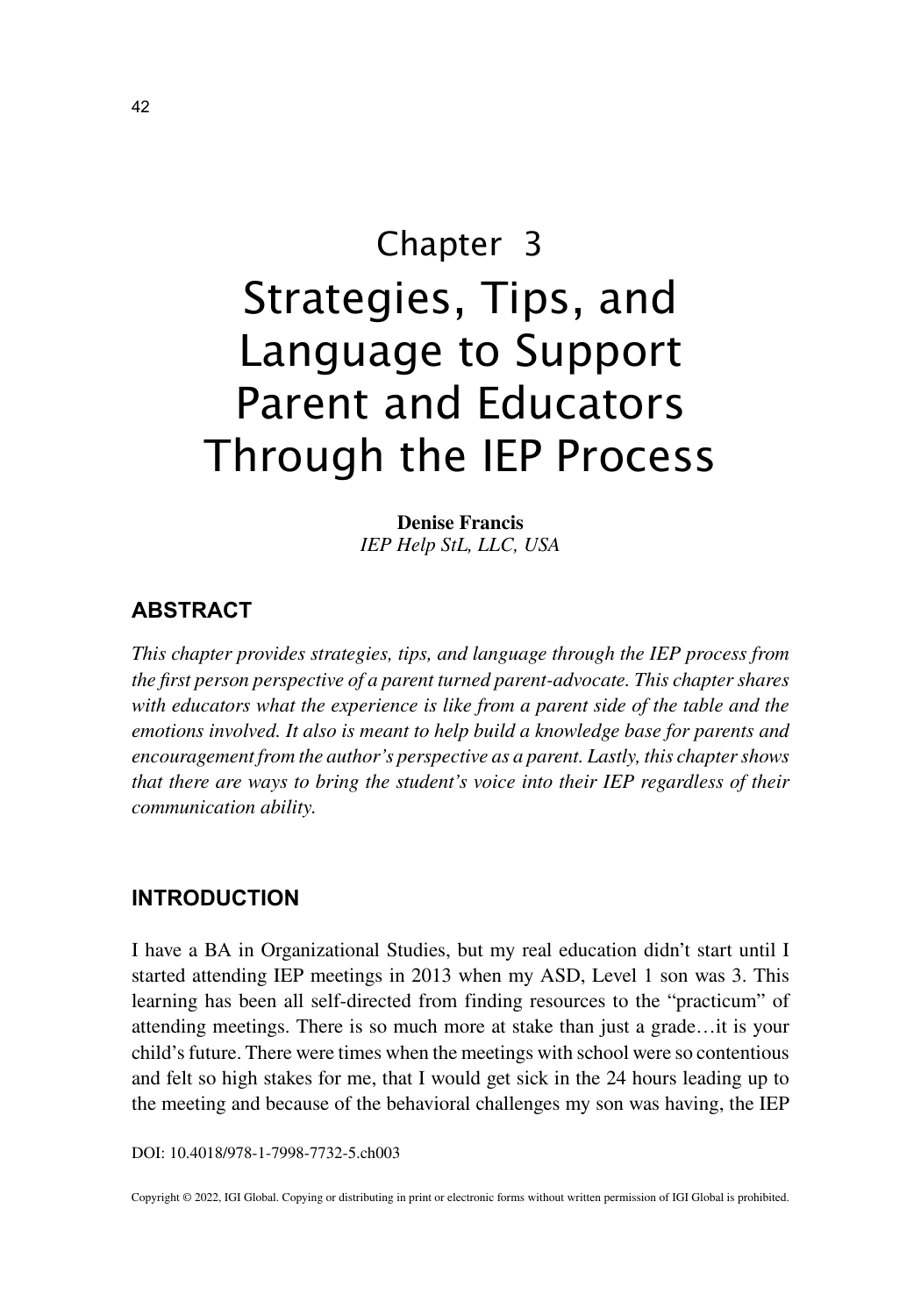#### *Strategies, Tips, and Language to Support Parent and Educators Through the IEP Process*

meetings were monthly. When you are in this on-the-job training and you need help, there is no advisor to help guide you… but it doesn't mean it has to be that way. It's time to change this for parents. IEP meetings can be overwhelming and intimidating, especially in the beginning of the process. The three most important things a parent can do are get familiar with the system, prepare for meetings and don't ever attend meetings alone.

Creating and updating IEPs in IEP meetings parents need specific strategies, tips and language to support positive outcomes. The following chapter will outline specific strategies, tips and language that I have learned as a parent and later as an Individual Education Plan Consultant. It is my hope that this information will help other parents effectively collaborate with educators to enrich their child's learning experiences.

#### **FIGURE OUT THE LINGO**

The first thing I advise parents to do is familiarize the themselves with the alphabet soup of the special ed world- all of the acronyms there are about 150 of them out there. A great resource is www.iephelpstl.com . If there is a term which is unfamiliar, ask or look it up before the meeting.

*I don't remember much about my first IEP Meeting. It went so fast, and we knew my son qualified for services. Afterall, at the ripe age of 3, he had already been expelled from 3 preschools and reduced to 90 minutes attendance for another and he had major behavioral challenges. There were so many abbreviations ana acronyms, I just nodded, completely lost but not wanting to admit it.*

#### **NEXT, LEARN YOUR RIGHTS!**

There are three ways to learn about rights. One, take the time to search and read free IDEA law, some case information and weed through lawyer talk. This is minimal financial cost but expensive time cost. Second, take a "Wrightslaw" training course (https://www.wrightslaw.com/). This includes on demand lectures, books and newsletter. There is a financial cost and a time cost.

However, the benefit of self-advocating is unparalleled. Lastly, you can hire your own advocate. This is high in financial cost and much lower in time cost.

I believe a child's best advocate is the parents, so I advise Wrightslaw training, books and resources along with advocates when you need them, as sounding board,